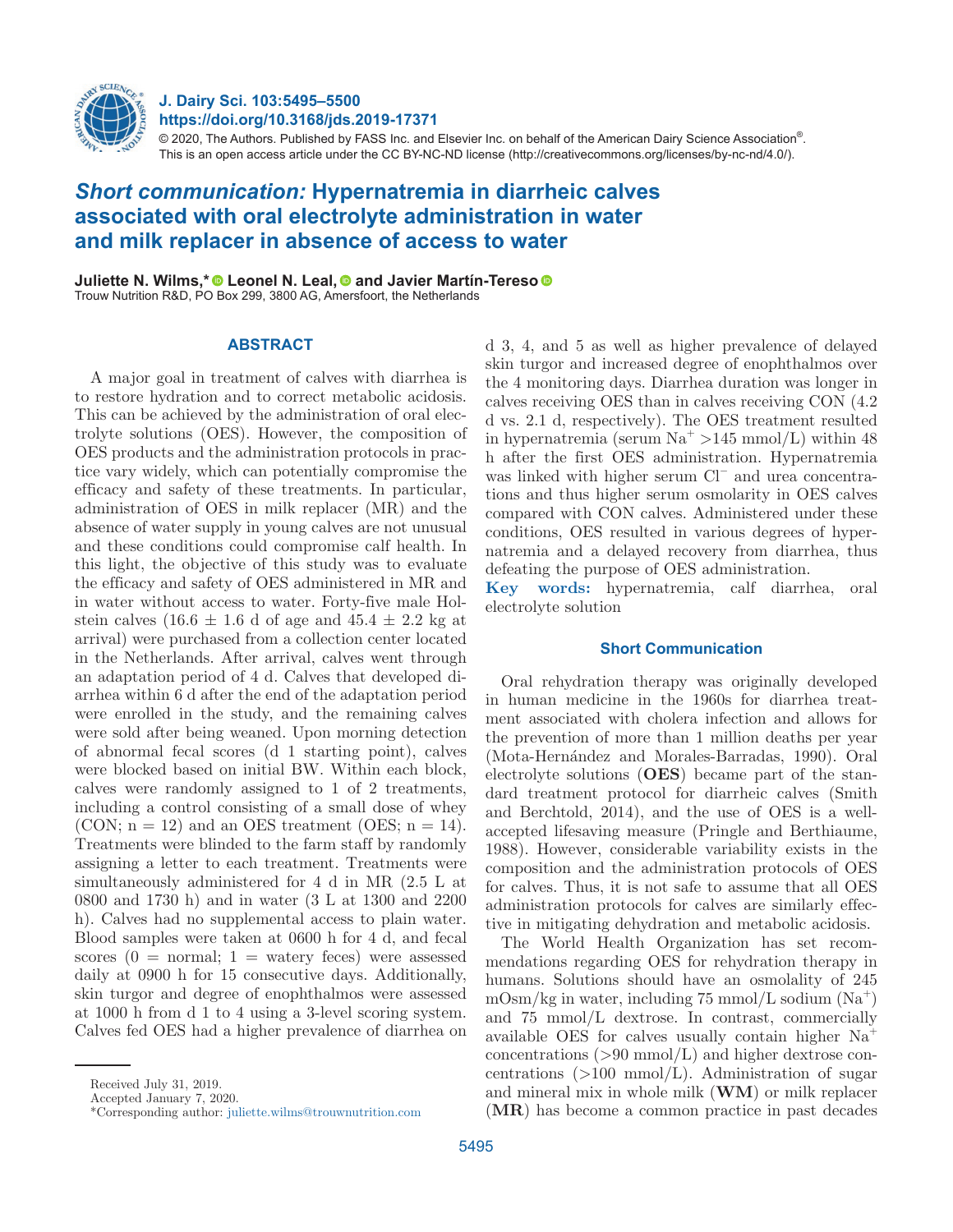because it allows a substantial reduction of labor associated with the treatment of diarrheic calves (Bachmann et al., 2012). However, one should consider that WM and especially MR already contain high amounts of lactose  $(140-230 \text{ mmol/L})$  and Na<sup>+</sup>  $(17-80 \text{ mmol/L})$ ; Byers et al., 2014). The high  $Na<sup>+</sup>$  concentrations in MR are due to the high  $Na<sup>+</sup>$  content of whey (up to 2%) used to formulate MR (Byers et al., 2014) and the high percentage of solids per liter of solution in MR (up to 20%). Therefore, mixing sugar and mineral powder into WM or MR likely increases the osmolality of the solution above 600 mOsm/kg.

Access to water is compulsory when sugar and mineral mix is added to WM or MR to allow for renal excretion of the Na<sup>+</sup> and Cl<sup>−</sup> overload that accumulates into the extracellular fluid space (Byers et al., 2014). However, access to water for calves younger than 4 wk of age is not always available on veal and dairy farms. Dairy producers wait for 17 d on average to first offer drinking water to newborn calves (USDA, 2016). This delay in offering drinking water may be the result of an effort to save labor or the unfounded belief that water induces diarrhea and reduces milk intake (Beede, 2005; Kertz et al., 2017). Water requirements are not emphasized on the labels of commercially available OES products. As a result, the risks associated with administration of OES are not always understood and are often underestimated by producers. The administration of sugar and mineral powder mix in WM and MR therefore may compromise calf health. In this light, the objective of the current study was to expose the risks associated with the administration of sugar and mineral powder simultaneously in MR and water in absence of water access in male Holstein calves with naturally occurring diarrhea.

The study was carried out at a commercial veal farm (Winssen, the Netherlands) between November and December 2014. Male Holstein-Friesian calves with naturally occurring diarrhea were used in a randomized block design. Forty-five calves  $(16.6 \pm 1.6 \text{ d of age and})$  $45.4 \pm 2.2$  kg at arrival) were acquired from a collection center (Pali Group, 's-Hertogenbosch, the Netherlands). Calves were housed indoors in individual pens separated by wooden fences and equipped with wooden slatted floors. After arrival, calves went through an adaptation period of 4 d. Calves developing diarrhea within 6 d after the end of the adaptation period were enrolled in the study, and the remaining calves were sold after being weaned. Diarrhea was assessed upon morning detection of abnormal fecal scores. The first day on which diarrhea was observed was considered d 1 (starting point) of 4 consecutive days of treatment administration. Calves were blocked based on BW measured at arrival, and within each block calves were randomly assigned to 1 of 2 treatments, including an OES treatment  $(n = 14)$  and a control treatment (**CON**, n  $= 12$ ), by the lead researcher using an Excel (Microsoft Corp., Redmond, WA) spreadsheet. Treatments were blinded to the farm staff by randomly assigning a letter to each treatment. All of the personnel involved in the execution of the experiment with the exception of the lead researcher were led to believe that the experiment was comparing the efficacy of 2 OES treatments. Calves with dehydration greater than 8% of BW (Smith and Berchtold, 2014) were excluded from the study and provided with intravenous saline infusion and additional appropriate medical care.

Calves received 1 of 2 treatments, including a sugar and mineral mix (OES) or a control (CON) consisting of a low dose of whey powder. Whey powder was chosen as the placebo under the assumption that at a low dose  $(5 g/L)$ , it would represent an innocuous intervention. Composition of treatments in MR and water is presented in Table 1. Treatments were administered for 4 consecutive days simultaneously in MR (2.5 L at 0800 and 1730 h) and in water (3 L at 1300 and 2200 h). Calves had no supplemental access to plain water. This feeding scheme was based on growing commercial practices observed in the field. The concentration of the OES treatment was 50 g/L of water and 25 g/L of MR. The concentration of whey powder in the CON treatment was  $5 \text{ g/L}$  of water and of MR. Milk replacer was reconstituted with water at a concentration of 150  $g/L$  and supplied in a teat bucket at 40 $\degree$ C. Calves were offered 2.5 L of MR twice daily at 0800 and 1730 h. Calves were allowed to consume MR for 15 min and the water-based OES for 1 h. Treatments were never drenched to evaluate voluntary consumption. At the end of the 4 d of treatment administration, water was resumed and solid feed was provided. Body weights were measured on the day of arrival. Intakes of treatments (milk-based and water-based) were recorded throughout the study period by weighing leftovers. Blood samples were taken via the jugular vein from d 1 to 4 at 0600 h, and fecal scores  $(0 = normal; 1 = water$ feces) were assessed from d 1 to 15 at 0900 h. The degree of dehydration was assessed by evaluating the skin turgor and the degree of dehydration at 1000 h from d 1 until d 4. Skin turgor was scored by measuring the time needed for the skin of the eyelids to go back to normal after being pinched (0: immediately; 1: 2–4 s; 2:  $>5$  s). The degree of enophthalmos was assessed by looking at the position of the eyeball in the eye socket  $(0:  $2 \text{ mm})$ ;$ 1: eyeball moderately sunken, visible gap 2–4 mm; 2: eyeball severely sunken, visible gap  $\geq 5$  mm).

Blood samples were processed and analyzed at the Animal Health Service (Gezondheidsdienst voor Dieren, Deventer, the Netherlands). Serum macrominer-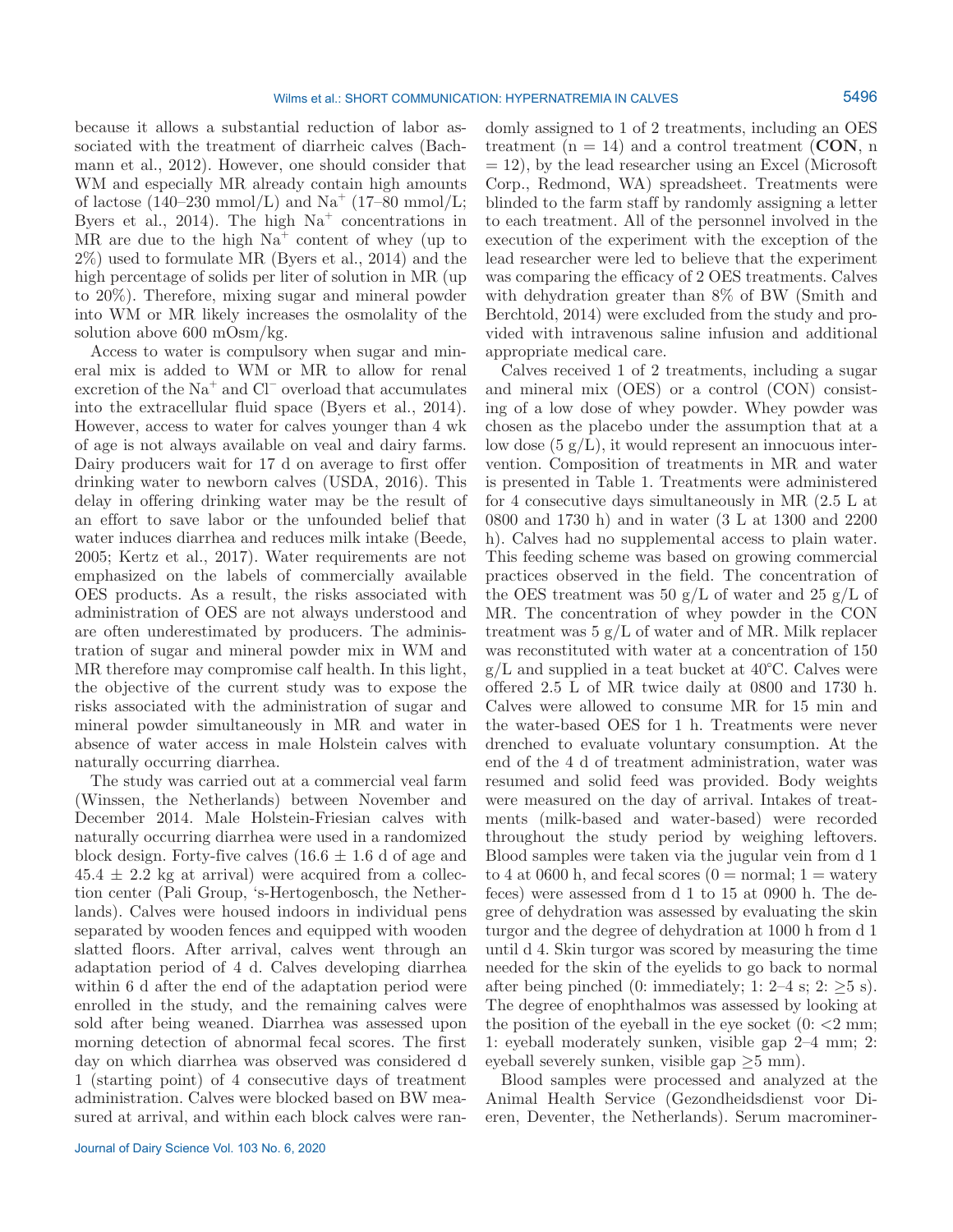#### Wilms et al.: SHORT COMMUNICATION: HYPERNATREMIA IN CALVES

| Item, mmol/L unless<br>otherwise noted | Milk<br>replacer | Treatment <sup>1</sup> |            |            |            |  |
|----------------------------------------|------------------|------------------------|------------|------------|------------|--|
|                                        |                  | Water-based            |            | Milk-based |            |  |
|                                        |                  | CON                    | <b>OES</b> | <b>CON</b> | <b>OES</b> |  |
| Carbohydrates                          |                  |                        |            |            |            |  |
| Lactose                                | 202              | 10                     | $\theta$   | 212        | 202        |  |
| Dextrose                               | 21               | $\overline{0}$         | 187        | 21         | 115        |  |
| Macrominerals                          |                  |                        |            |            |            |  |
| $Na+$                                  | 48               | $\overline{2}$         | 119        | 50         | 108        |  |
| $K^-$                                  | 71               | 3                      | 10         | 74         | 77         |  |
| $Cl^{-}$                               | 61               | $\overline{2}$         | 77         | 63         | 99         |  |
| Alkalinizing agent                     |                  |                        |            |            |            |  |
| Bicarbonate                            | $\theta$         | $\mathbf{0}$           | 42         | $\theta$   | 21         |  |
| $SID$ , $^{2}$ mEq/L                   | 59               | $\overline{2}$         | 53         | 61         | 85         |  |
| Osmolality, $3 \text{ mOsm/kg}$        | 459              | 17                     | 504        | 476        | 704        |  |

**Table 1.** Descriptive summary of milk replacer and treatment components for calves with naturally occurring diarrhea receiving milk-based and water-based electrolyte solutions without access to water  $(n = 26)$ 

1 Treatments were administered for 4 consecutive days simultaneously in milk replacer (2.5 L at 0800 and 1730 h) and water (3 L at 1300 and 2200 h). Besides administration of treatments, calves had no supplemental access to water. Concentration of treatments in water was  $5 g/L$  for the control (CON) group and  $50 g/L$  for the oral electrolyte solution (OES) group. Concentration of treatments in milk replacer was 5 g/L for CON and  $25 \text{ g/L}$  for OES.

<sup>2</sup>The strong ion difference (SID) of the solutions was calculated as SID (mEq/L) = (Na<sup>+</sup> + K<sup>+</sup>) – Cl<sup>-</sup>.

3 Osmolality (in mol/kg of solvent and expressed in mOsm/kg) was calculated by adding by adding concentrations of carbohydrates, macrominerals, and bicarbonate.

als were analyzed by inductively coupled plasma MS using a Synchron Chemistry Analyzer (UniCel DxC 600 SN6730, Beckman Coulter, Brea, CA). Total serum protein, glucose, urea, and creatinine were analyzed using a Synchron Clinical Analyzer (Unicel DxC 800 SN4764, Beckman Coulter). Hematocrit in whole blood was analyzed using a Cell-DYN Hematology Analyzer (Abbott Cell-DYN 3700 SN22072AK, Abbott Core Laboratory, Abbott Park, IL). All standards were performed according to ISO (2017).

The study was dimensioned to detect differences in serum Na<sup>+</sup> concentrations, treated as a continuous variable. The power  $(1 - \beta)$  was chosen to be equal to 80%, and the  $\alpha$ -level was 0.05. Based on the outcome of a previously conducted experiment at the Calf Research Facility of Trouw Nutrition Research and Development (Winssen, the Netherlands; J. Wilms, Trouw Nutrition R&D, unpublished data) investigating OES efficacy for 15 calves per treatment group (including a control or an OES group) on d 4 of diarrhea, a standard deviation of 4.2 mmol/L was assumed for serum  $Na<sup>+</sup>$ . The minimal meaningful difference was considered to be 4.5 mmol/L. The minimal sample size to detect differences would then be 14 calves per treatment group. Continuous variables were analyzed using mixed model analysis with PROC MIXED of SAS (SAS 9.4M6, SAS Studio, SAS Institute Inc., Cary, NC). Calf was considered the experimental unit. The model included the fixed effects of block, treatment, time, and the interaction between treatment and time. Time entered the model as a re-

peated statement. Blood parameters measured on d 1, before treatment administration, entered the model as baseline covariate. The heterogeneous autoregressive covariance structure was applied to all analyzed blood variables. The analysis of diarrhea prevalence and dehydration parameters was conducted with PROC GENMOD of SAS (SAS 9.4M6, SAS Studio, SAS Institute Inc.). Significant interactions of treatment by time were explored using the SLICE option of the LSMEANS statement of PROC MIXED of SAS. Comparisons across treatments at each significant time point were conducted with the PDIFF option of the LSMEANS statement of SAS. Variables were declared significant at  $P \leq 0.05$  and trends were reported when  $P < 0.10$ .

The study was based on naturally occurring diarrhea to reflect conventional rearing practices. Two calves in the CON group were not correctly diagnosed at the start and recovered on the same day as the treatment allocation; these 2 animals were removed after inclusion. As a result, the OES treatment included 14 calves, whereas the CON treatment included 12 calves. The time elapsed between arrival at the farm and inclusion in the study was  $5 \pm 2$  d. Parameters measured on d 1, before administration of treatments, did not differ across treatment groups. Calves voluntarily consumed treatments when administered in MR  $(4.9 \text{ L/d})$  and in water  $(4.6 \text{ L/d})$ , and intakes did not differ across treatment groups. Prevalence of diarrhea was higher in calves receiving OES on d 3, 4, and 5 compared with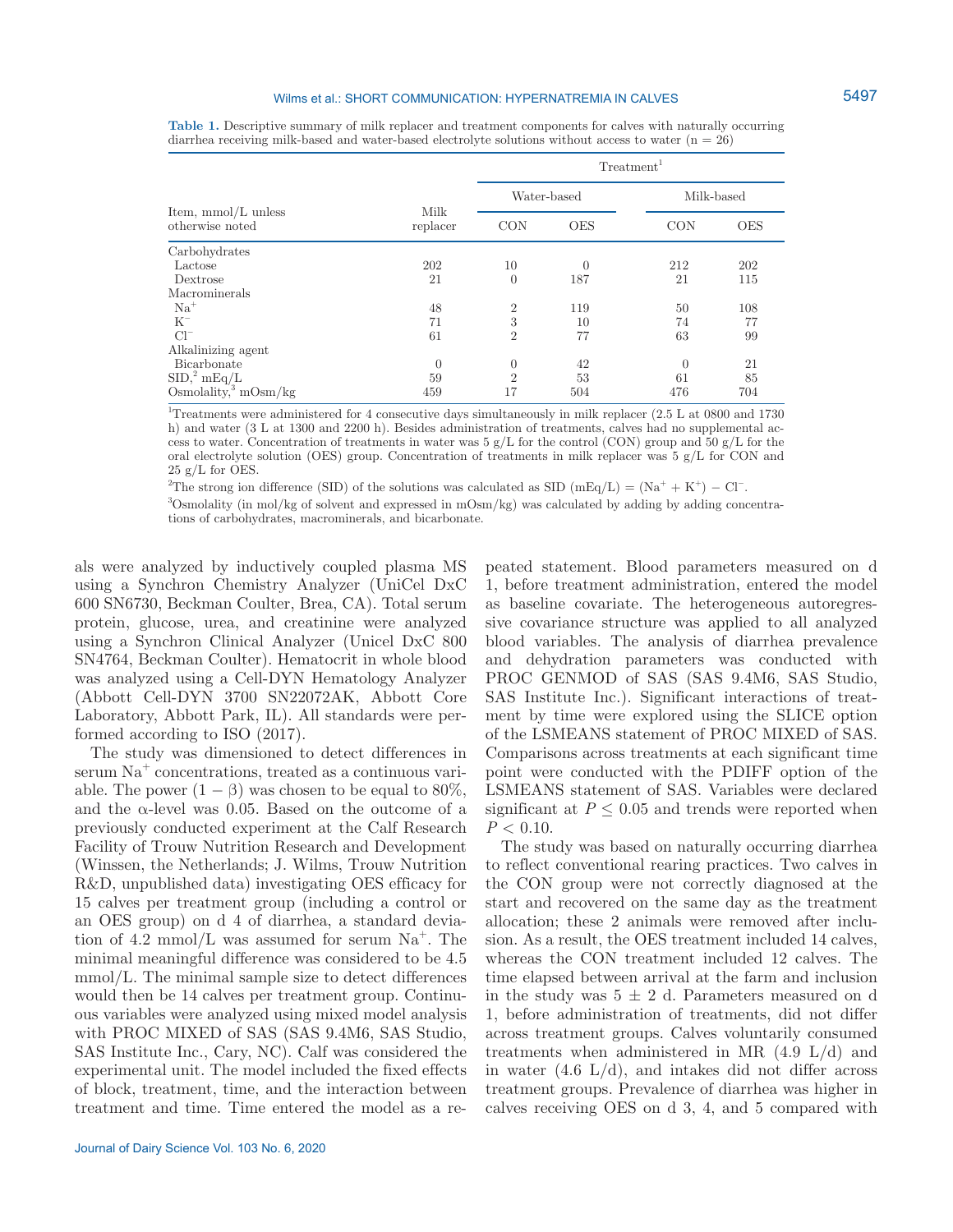CON calves (Figure 1). Additionally, diarrhea duration was longer in calves receiving OES than in CON calves  $(4.2 \text{ d vs. } 2.1 \text{ d}, \text{ respectively}; P < 0.01)$ . Concentrations of  $Na<sup>+</sup>$  and dextrose in the OES treatment were higher than 100 mmol/L in both water and MR. As a consequence, osmolality of the OES treatment was 504 mOsm/kg in water and 704 mOsm/kg in MR. The excess of solutes present in these hypertonic solutions may have resulted in osmotic diarrhea, thus further pulling water into the lumen of the gut and further stimulating gastrointestinal mucosal damages (Byers et al., 2014; Wilms et al., 2019). These results suggest that providing sugar and mineral powder mix in MR without access to water delays recovery from diarrhea.

In addition to longer diarrhea duration, calves in the OES group displayed clinical signs of dehydration as shown by higher scores for both skin turgor and degree of enophthalmos. Over the 4 monitoring days, 25% of calves receiving OES had delayed skin turgor  $(>2 \text{ s})$ compared with only 9% in the CON group  $(P = 0.04)$ . Similarly, 23% of calves receiving OES had a visible  $gap (≥2 mm)$  between eyeball and eye socket compared with only 6% in the CON group ( $P = 0.02$ ). According to Dillane et al. (2018), the normal reference range for serum  $Na<sup>+</sup>$  for male calves of 11 to 30 d of age is between  $134.2$  and  $139.3$  mmol/L. Serum Na<sup>+</sup> of calves receiving the OES treatment was higher than the normal upper limit (up to 169 mmol/L). The OES treatment resulted in hypernatremia (serum  $\mathrm{Na}^+$  >145 mmol/L; Adrogué and Madias, 2000; Muhsin and Mount, 2016; Verbalis, 2016) within 48 h after the first administration. There



**Figure 1.** Prevalence of diarrhea in calves fed a control (CON, n  $= 12$ ) or an oral electrolyte solution (OES, n = 14) applied in water and in milk replacer without access to water. Significant treatment  $\times$ time differences at each time point are indicated by  $*(P \leq 0.05)$  and  $\dagger$  (*P* < 0.10).

was a significant treatment by time interaction for serum  $Na<sup>+</sup>$ , describing the increase of serum  $Na<sup>+</sup>$  through time for calves receiving OES (149 mmol/L) compared with CON calves (137 mmol/L; Table 2; Figure 2A). Similarly, serum Cl− was higher in calves fed OES (114  $mmol/L$ ) than in CON calves (102 mmol/L). Incidence of hypernatremia over the 4 sampling days was 71% (10/14) in calves fed OES. Incidence of acute hypernatremia, defined as hypernatremia developing within 48 h and with serum  $Na<sup>+</sup>$  concentrations above 160 mmol/L (Byers et al., 2014), was  $21\%$  (3/14). This

**Table 2.** The effect of oral administration of milk-based and water-based electrolyte solutions without access to water on blood minerals, blood hematology, and blood chemistry, measured at 0600 h from d 1 to 4, in calves with naturally occurring diarrhea  $(n = 26)$ 

|                                                            |            | Treatment  |                      | $P$ -value |           |                         |
|------------------------------------------------------------|------------|------------|----------------------|------------|-----------|-------------------------|
| Item                                                       | <b>CON</b> | <b>OES</b> | Pooled<br><b>SEM</b> | Time       | Treatment | Time $\times$ treatment |
| Serum minerals, mmol/L                                     |            |            |                      |            |           |                         |
| $Na+$                                                      | 136.9      | 149.1      | 2.2                  | 0.03       | < 0.01    | 0.02                    |
| $Cl^{-}$                                                   | 101.6      | 113.8      | 2.6                  | 0.03       | < 0.01    | 0.13                    |
|                                                            | 5.57       | 5.39       | 0.07                 | 0.97       | 0.09      | 0.16                    |
| $K^+$<br>PO <sub>4</sub> <sup>3-</sup><br>Ca <sup>2+</sup> | 2.45       | 2.35       | 0.07                 | 0.93       | 0.25      | 0.02                    |
|                                                            | 2.42       | 2.41       | 0.02                 | 0.81       | 0.66      | 0.45                    |
| Serum $\text{SID},^2 \text{ mEq/L}$                        | 40.5       | 40.0       | 1.3                  | 0.16       | 0.74      | 0.55                    |
| Serum osmolarity, $mOsm/L$                                 | 295.4      | 313.3      | 3.2                  | 0.03       | < 0.01    | 0.02                    |
| Blood hematology                                           |            |            |                      |            |           |                         |
| Hematocrit, %                                              | 29.9       | 29.5       | 0.7                  | 0.26       | 0.66      | 0.50                    |
| Blood chemistry, mmol/L                                    |            |            |                      |            |           |                         |
| Urea <sup>4</sup>                                          | 2.53       | 3.25       | 0.09                 | 0.70       | 0.06      | 0.03                    |
| Creatinine                                                 | 79.0       | 78.3       | 3.25                 | 0.14       | 0.90      | 0.14                    |
| Total serum protein                                        | 54.7       | 52.2       | 1.4                  | 0.34       | 0.25      | 0.80                    |
| Glucose                                                    | 4.98       | 4.76       | 0.13                 | 0.80       | 0.23      | 0.31                    |

 ${}^{1}$ CON = control (n = 12); OES = oral electrolyte solution (n = 14).

<sup>2</sup>The serum strong ion difference (SID) was calculated as SID (mEq/L) = (Na<sup>+</sup> + K<sup>+</sup>) – Cl<sup>-</sup>.

<sup>3</sup>Calculated as serum osmolarity  $(mOsm/L) = 2Na^{+} + 2K^{+} +$  glucose + urea.

4 Expressed as log SEM.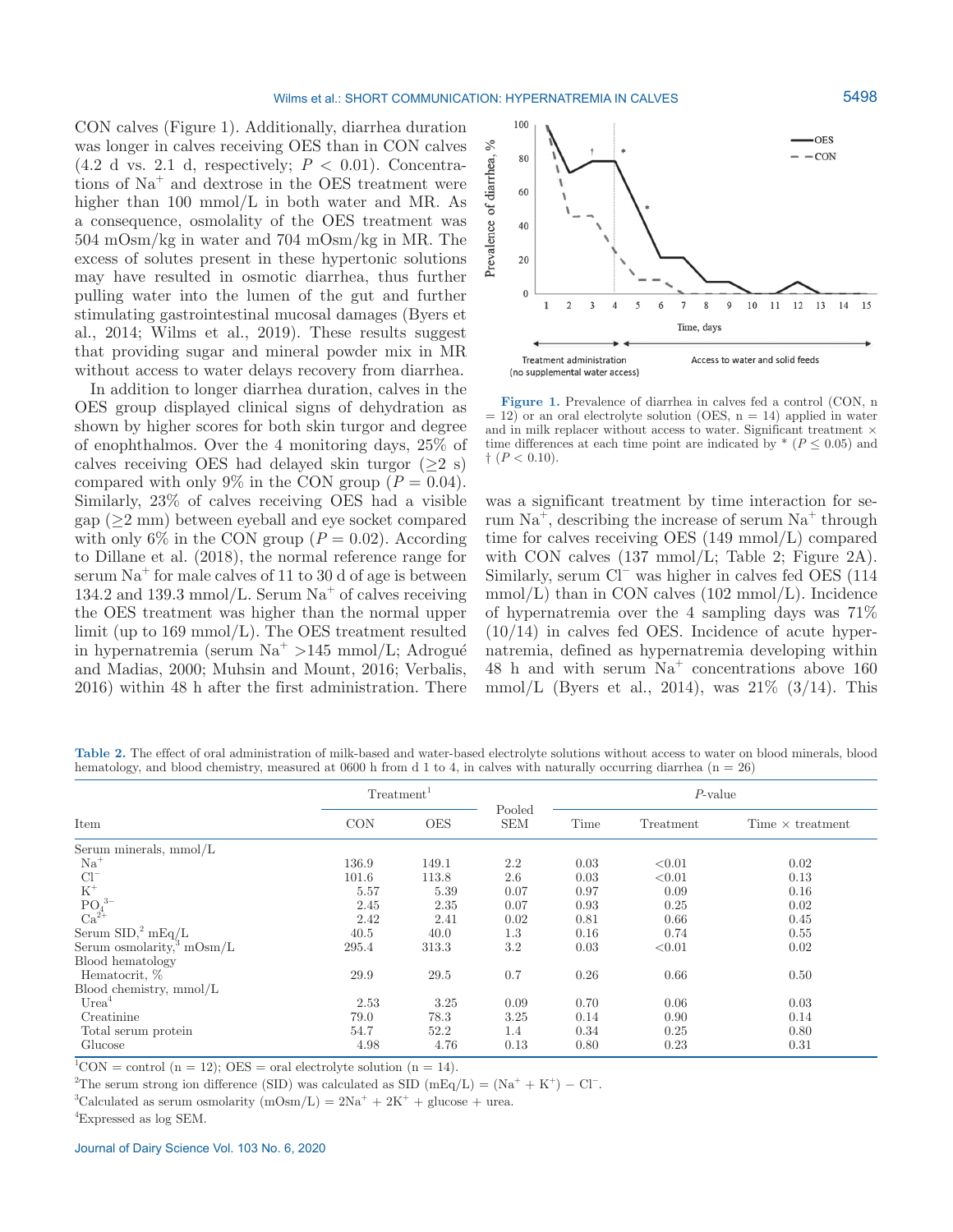was the consequence of excessive amounts of  $Na<sup>+</sup>$  and Cl− that were added to the extracellular space without the adequate amount of water (Byers et al., 2014). As free water was not available, OES calves were unable to restore their normal serum  $Na<sup>+</sup>$  concentrations by increasing Na<sup>+</sup> renal excretion. According to Koch and Fulop (2017), hypernatremia is corrected by calculating the free water deficit as followed:  $4 \text{ mL} \times \text{BW} \times (\text{de-}$ sired change in serum  $Na^+$ , expressed in mmol/L). This means that for a 45-kg calf with serum  $Na<sup>+</sup>$  concentrations of 160 mmol/L, the free water deficit needed to normalize serum  $Na<sup>+</sup>$  concentrations to 140 mmol/L was about 3.7 L.

There was also a significant treatment by time interaction for serum urea  $(P = 0.01)$ , which was translated in higher serum urea concentrations on d 3 and 4 in calves receiving the OES treatment (Figure 2B). Serum urea reflects the balance between urea production and urea elimination in urine (Higgins, 2016). In the current study, the gradual increase in serum urea concentrations was likely due to lower urea excretion by the kidney due to the lack of water intake. However, hematocrit, which represents the amount of red blood cells in blood and which is an indicator of the hydration status of the animals, did not differ across treatment groups. This increase in the concentrations of blood metabolites (sodium, chloride, and urea) resulted in higher serum osmolarity in calves fed OES (313 mOsm/L) compared with CON calves (295 mOsm/L; Table 2; Figure 2C). Serum osmolarity is regulated within narrow ranges  $(275-295 \text{ mO} \text{sm/L})$  in healthy individuals, and even slight elevations in osmolarity lead to the secretion of antidiuretic hormone, which is the main hormone responsible for tonicity homeostasis. Hyperosmolar states trigger its release. According to Davies (1972), osmoreceptors present in the hypothalamus and responsible for antidiuretic hormone release respond to changes in serum osmolarity as little as 2 m $\mathrm{Osm}/\mathrm{L}$ . A few animals  $(3/14)$  in the OES group had values equal to or greater than 350 mOsm/L, which represents a variation of about 50 mmol/L in serum osmolarity and can therefore be considered acute serum hyperosmolarity. Thus, calves in the OES group likely experienced an intense feeling of thirst (Adrogué and Madias, 2000). The significant treatment by time interaction for serum osmolarity was associated with a gradual increase in hypernatremia severity through time. Thus, as serum osmolarity increased, the health status of the animals steadily declined. As calves in the CON group recovered from diarrhea 2 d earlier than calves in the OES group, it can be considered that the harm of such feeding protocols primarily comes from the hypernatremia and the hyperosmolar state rather than from the lack of correction of dehydration.

This study demonstrated that administration of OES in milk without access to water delays recovery from diarrhea and results in various degrees of hypernatremia. Therefore, oral electrolyte solutions with  $Na<sup>+</sup>$  concentrations greater than 130 mmol/L and osmolality greater than 400 mOsm/kg should be offered to calves with caution. Ideally, OES should be offered separately in addition to usual milk provisions while maintaining ad libitum access to water (Smith, 2009). The use of OES mixed into milk therefore represents a practice that can compromise the health and welfare of calves when water is not available.



Figure 2. (A) Serum sodium, (B) serum urea, and (C) serum osmolarity measured at 0600 h from d 1 to 4 in diarrheic calves receiving a control (CON,  $n = 12$ ) or an oral electrolyte solution (OES,  $n = 14$ ) administered in water and in milk replacer without access to water. Significant treatment  $\times$  time differences at each time point are indicated by  $*(P \le 0.05)$  and  $\dagger (P < 0.10)$ .